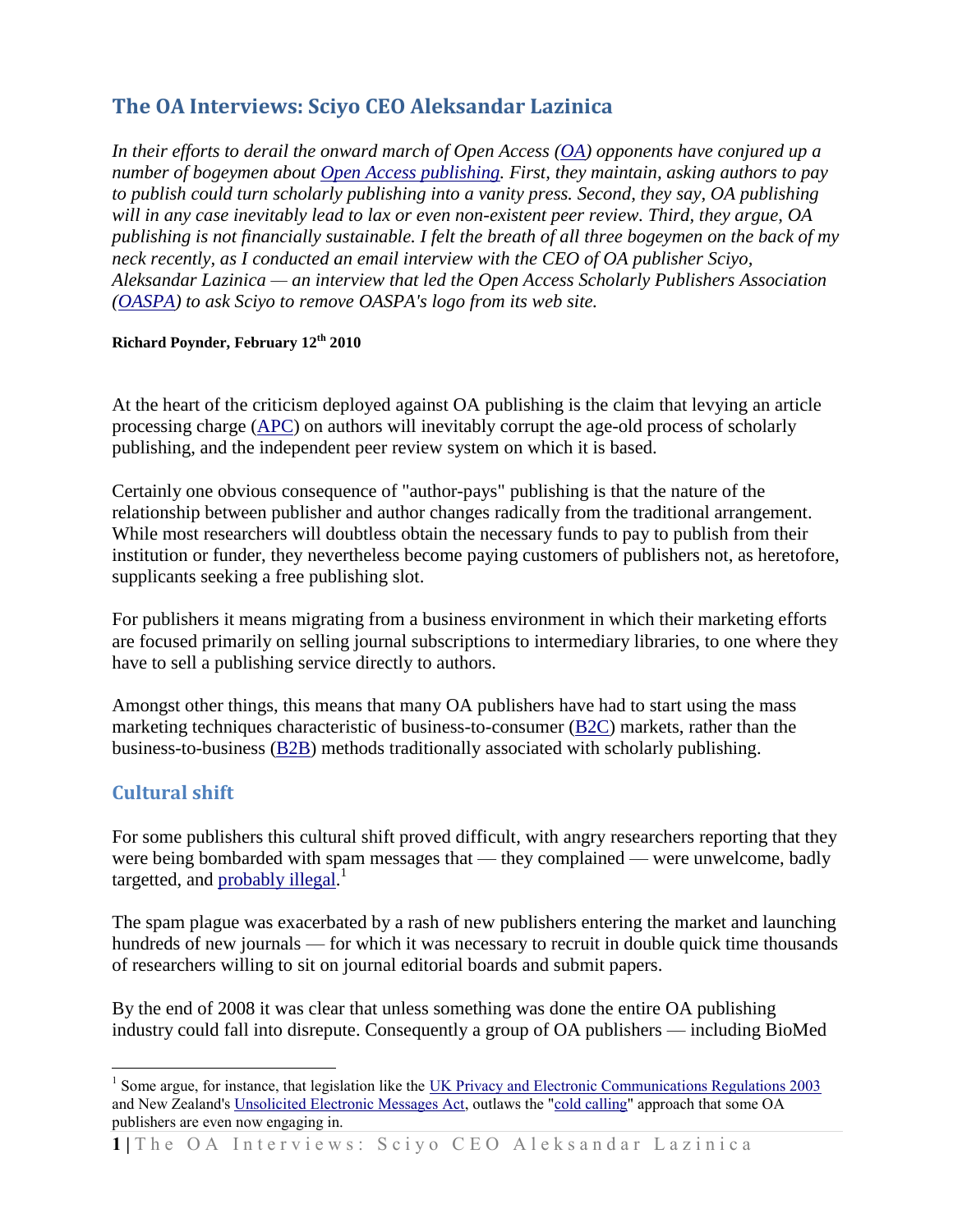Central [\(BMC\)](http://www.biomedcentral.com/info/about/apcfaq), Public Library of Science [\(PLoS\)](http://www.plos.org/) and [Hindawi](http://www.hindawi.com/) — created a new organisation called the Open Access Scholarly Publishers Association [\(OASPA\)](http://www.oaspa.org/).

One of the main tasks OASPA [set itself](http://www.oaspa.org/mission.php) was to "Promote a uniform definition of OA publishing, best practices for maintaining and disseminating OA scholarly communications, and ethical standards."

How effective OASPA has proved in reducing the spam plague remains for now unclear. In the middle of last year, for instance, I myself (a journalist, not a researcher) received several bulk email messages inviting me to submit papers to a couple of scientific journals published by OASPA co-founder BMC.<sup>2</sup>

But however legitimate these continuing mass solicitations may be, their effectiveness has to be in doubt — since it inevitably means asking recipients to pay to publish, and researchers are used to getting their papers published in a very different way. As Cornell postgraduate student Phil Davis [put it](http://scholarlykitchen.sspnet.org/2009/03/12/bentham-publishers/) last year: "Most of the journals in which I aspire to publish never ask me for a manuscript. They don't need to. They receive thousands of voluntary contributions each year and turn most away."

As a result, many researchers receiving these messages immediately conclude they are being invited to participate in some form of vanity publishing, particularly when the invitations arrive from unknown publishers. This serves to breathe life into the vanity press bogeyman.

These suspicions lead naturally to the further conclusion that, even if the invitations are not from a vanity publisher, since there must be huge pressure to accept papers (in order to generate revenue), the publishers concerned will inevitably set more lax peer review standards than traditional subscription publishers.

Such fears were fuelled last June when it was [reported](http://scholarlykitchen.sspnet.org/2009/06/10/nonsense-for-dollars/) that OA publisher [Bentham Open](http://www.bentham.org/open/) had accepted a software-generated "nonsense" paper, for which it [demanded](https://confluence.cornell.edu/download/attachments/2523490/acceptance+letter.gif) a publishing fee of [\\$800.](https://confluence.cornell.edu/download/attachments/2523490/Publisher+Fee+Form.xls) With a chorus of "we told you so", critics quickly wheeled out the peer-review bogeyman.

And such incidents, combined with the dawning realisation that mass email invitations are as likely to alienate researchers as they are to "clinch a sale", inevitably also feeds the "sustainable business model" bogeyman, with critics arguing that OA publishers have still to arrive at a viable business proposition.

## **Free for all**

 $\overline{a}$ 

Against this background my curiosity was piqued last December when I received a press release from an OA publisher called [Sciyo](http://sciyo.com/) announcing that it was discontinuing charging APCs for the papers it publishes in its journals.

The release also announced that Sciyo plans, from this year, to pay royalties to authors who publish chapters in its OA books (although these authors *will* still pay an APC — of 470 euro). The royalties, the release explained, will be based on the number of times an author's chapter is downloaded. Curious, I emailed Sciyo and proposed an email interview. My request was

<sup>&</sup>lt;sup>2</sup> BMC publisher Matthew Cockerill, however, [vehemently denied](http://poynder.blogspot.com/2009/10/interview-with-biomed-central-publisher.html) that the company had done anything untoward in emailing me in this way, or that it has ever been overzealous in its direct marketing activities.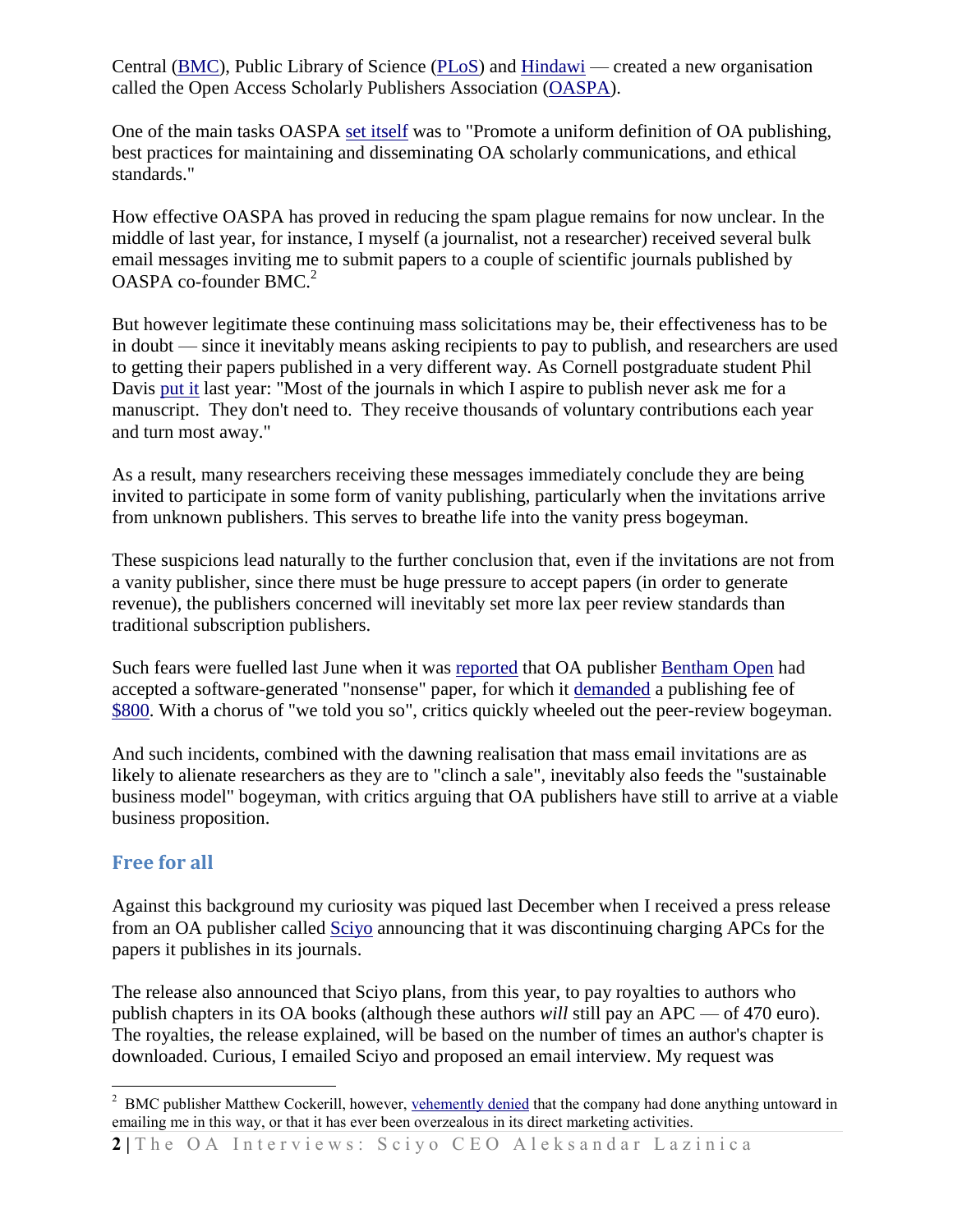accepted, and after several interchanges with the company's Communications Director Jelena Katic, I was passed over to the CEO of Sciyo, Aleksandar Lazinica.

As the interview proceeded I also learned that Sciyo views its current strategy as a transitional arrangement only: the long-term plan, said Lazinica, is to dispense with APCs all together, and move to what he called a "free for all" environment — in which all the research Sciyo publishes (both journals *and* books) will be published without charge, but will nevertheless be made freely available on the Internet.

"We strongly believe that the APC has no future," Lazinica told me, adding that Sciyo is therefore exploring a number of alternative revenue streams. In the interim, he added, the APCs generated by charging authors to publish book chapters will subsidise the cost of publishing papers without charge in Sciyo's journals.

Could it be, I wondered, that Sciyo has discovered a business model able to slay both the vanity press and sustainability bogeymen in one fell swoop?

For the moment that's not clear, since Lazinica would not go into details about the alternative revenue streams he is exploring, although he did provide a clue: "We are basing our future development on the assumption that in the online environment the number of eyeballs is what counts and that people using a particular service do not necessarily have to be the ones paying for it," he told me, adding, "As soon as we're ready, we will be sharing the specifics with the community."

Time will tell. But what about the peer review bogeyman?

## **Scepticism**

I took time out between the to-ing and fro-ing of emails with Sciyo to do some web research.

As a result I discovered that Sciyo is not a new company, but one originally founded in 2004 as [In-Tech.](http://intechweb.org/) And I recalled that In-Tech was a publisher already known to me. I had first [come](http://listserver.sigmaxi.org/sc/wa.exe?A2=ind07&L=american-scientist-open-access-forum&D=1&O=D&F=l&S=&P=114158)  [across](http://listserver.sigmaxi.org/sc/wa.exe?A2=ind07&L=american-scientist-open-access-forum&D=1&O=D&F=l&S=&P=114158) it in 2007, when I was alerted to the fact that researchers had begun complaining that they were receiving what they felt were suspicious invitations to pay to publish book chapters. On contacting the company, however, I was told that the invitations were entirely legitimate.

But similar complaints have continued to dog the company. Last year one disgruntled researcher — who said he had received repeated invitations from In-Tech — [wondered](http://www.velamparambil.com/2009/03/16/scientific-book-publishing-the-new-nigerian-scam/) whether he might have been targetted by a variation of the so-called [Nigerian Scam.](http://www.scambusters.org/NigerianFee.html)

A press release published [last November](http://sciyo.com/page/show/page/news) announced that In-Tech had been renamed Sciyo. This has not, however, curtailed criticism of its email solicitations, with recipients still inclined to believe that they are being approached by a vanity press, or even perhaps a [disreputable](http://randomdeterminism.wordpress.com/2009/12/15/a-new-publishing-model-for-academia/)  [organisation.](http://randomdeterminism.wordpress.com/2009/12/15/a-new-publishing-model-for-academia/) Sciyo's offer of royalties has likewise been greeted with [scepticism.](https://chronicle.com/forums/index.php?topic=65148.0)

To its credit, Sciyo appears to have been assiduous in its efforts to [reply](https://chronicle.com/forums/index.php?topic=65148.msg1458288#msg1458288) publicly to critics, insisting that those receiving its email invitations are not chosen randomly, and that all Sciyo's publications "undergo rigorous refereeing". As such, the company stresses, "Chapters which don't meet the quality criteria do not get published, meaning it is not vanity publishing or any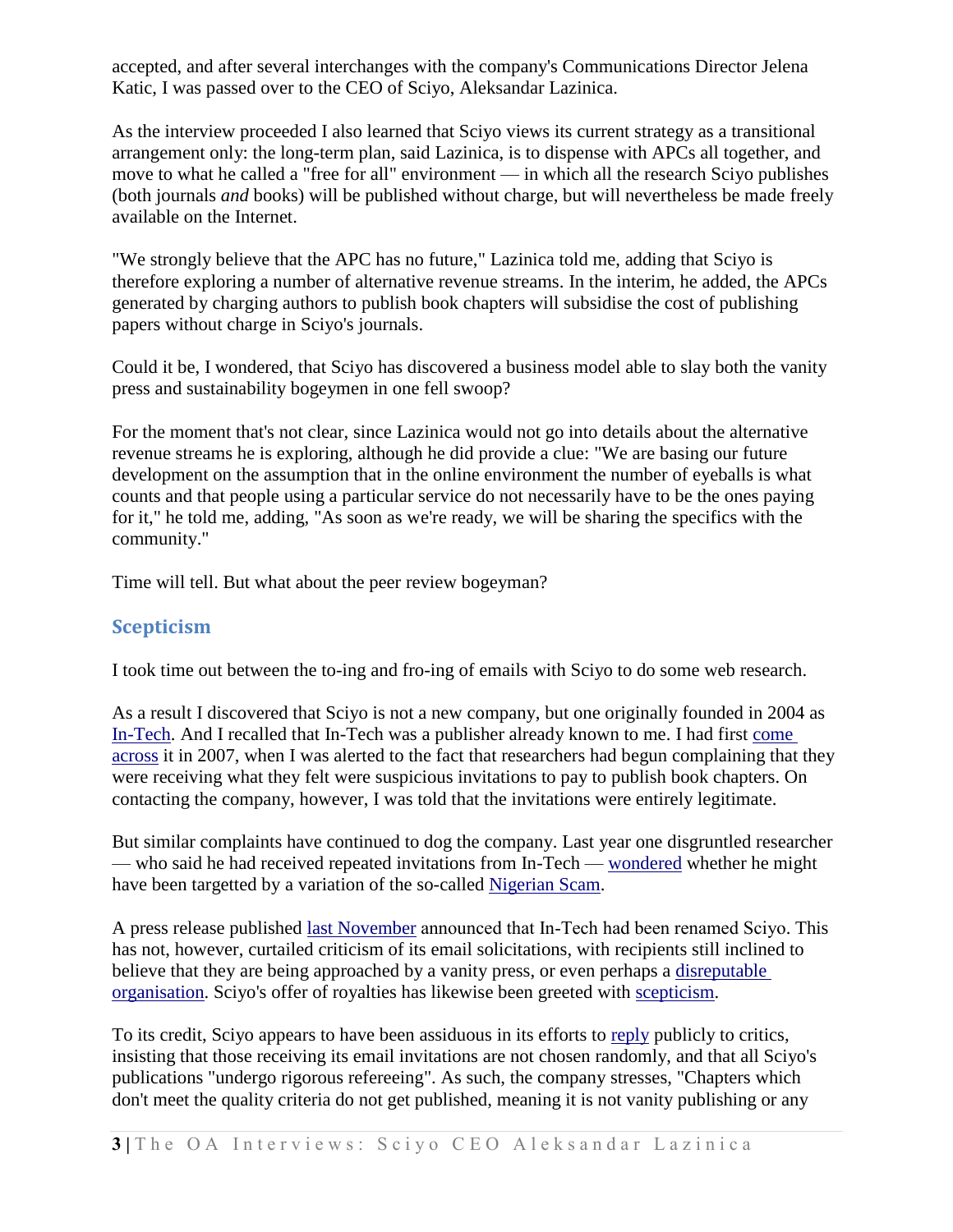sort of pay-to-publish scheme."

Faced with what appeared to be an increasingly muddy picture I emailed a dozen or so authors who had published with In-Tech/Sciyo. Only a few replied, but the responses I received were not entirely positive.

Commenting on Sciyo's plans to pay royalties, one of those I contacted emailed me: "I do not think this would be for the benefit of the authors but of the journal. It pushes authors to advertise their work (as if it were perfume in Harrods) in order to receive a small amount of money. The journal will receive more visits and therefore it will be ranked in the best places of the scientific community."

# **Achilles Heel**

 $\overline{a}$ 

Another one of the authors to reply was critical of In-Tech/Sciyo's peer review process. As he put it, "The review process is blind, but it is actually non-existent. We never received any real review for our papers, rather just an acceptance note for an initial abstract. The full papers were not reviewed at all and, furthermore, for some papers we did not have a chance for proof reading. Finally, two articles of ours were published without notifying us at all, in one case (the journal) the initially submitted draft was taken as it was and suddenly appeared on the web some months later (I just accidentally noticed this publication when I searched the web)."

He added: "I do not know how their review process works internally, but from what I experienced and heard from others, I fear, in comparison to all other publishers/journals/books I have experiences with, In-Tech/Sciyo ... well, I cannot even begin to compare it. It is simply highly unprofessional."

Other researchers have posted [comments](http://randomdeterminism.wordpress.com/2009/12/15/a-new-publishing-model-for-academia/) directly on the Web claiming that work they have published with In-Tech was also not peer reviewed.

When I asked Lazinica to comment on this he was unfazed, saying: "Admittedly, consistency in peer review is our Achilles heel and it is also one of our priorities in 2009/10. We do not have a bullet proof review system yet. We have managed to improve the process a lot but there is still an unacceptably high deviation in the quality between the publications."

From one perspective Lazinica's response could be viewed as refreshingly honest. When Bentham Open was accused of not conducting proper peer review the publisher repeatedly denied [the charges](http://www.newscientist.com/article/dn17288-spoof-paper-accepted-by-peerreviewed-journal.html) — even after the editor of the Bentham journal concerned resigned, [complaining](http://www.the-scientist.com/blog/display/55759/) that he had not seen the fake paper before it was accepted.<sup>3</sup>

Lazinica, by contrast, appeared to be holding up his hands and saying a loud *mea culpa* about the inadequacy of In-Tech/Sciyo's peer review. (Although when I asked him to confirm whether the problem was a consequence of inadequate peer reviewers, or whether the company does not always send papers out for external review, he declined to answer directly).

 $3<sup>3</sup>$  It is, of course, possible that the allegations made against Bentham were inaccurate.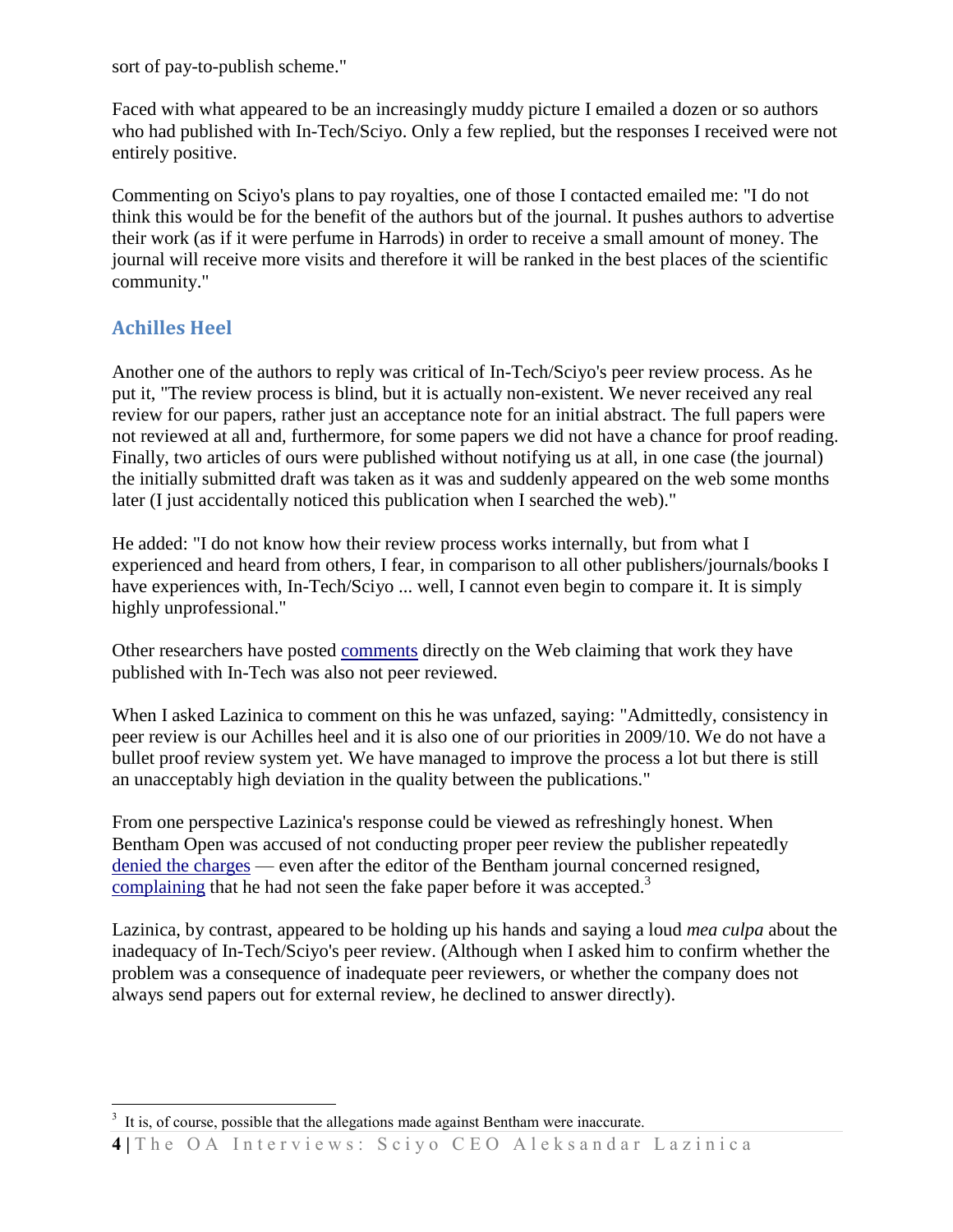# **Outdated**

From another perspective, Lazinica's response suggests that the OA peer review bogeyman is alive and well.

For Lazinica went on to argue that the current model of peer review is in any case outdated. He added rhetorically: "[W]hat is the purpose of such reviews, other than to be seen to be abiding by some formal regulations? Scientific publishing today is still at the same level as it was in the 19<sup>th</sup> century, with journals and the review process still the main parts of it. After more than 100 years, I believe it's time to move on and apply new mechanisms. Readers are the ones who should review the article by reading it or not."

The implication appears to be that Lazinica believes peer review would be better conducted after publication, rather than prior to it.

As it happens, many would be sympathetic to Lazinica's views. Peer review is regularly criticised for being little more than a charade.

Writing in *[The Lancet](http://www.thelancet.com/)* ten years ago Richard Horton [famously put it](http://www.mja.com.au/public/issues/172_04_210200/horton/horton.html#refbody7) this way: "Editors and scientists alike insist on the pivotal importance of peer review. We portray peer review to the public as a quasi-sacred process that helps to make science our most objective truth teller. But we know that the system of peer review is biased, unjust, unaccountable, incomplete, easily fixed, often insulting, usually ignorant, occasionally foolish, and frequently wrong."

And since then, many believe, peer review has got worse. Only this month the BBC [reported](http://news.bbc.co.uk/2/hi/science/nature/8490291.stm) that an [open letter](http://eurostemcell.org/commentanalysis/peer-revie) had been sent to major scientific journals by 14 leading stem cell researchers alleging that "papers that are scientifically flawed or comprise only modest technical increments often attract undue profile. At the same time publication of truly original findings may be delayed or rejected".

The claim, said the BBC, is that "a small group of scientists is effectively vetoing high quality science from publication in journals."

Critics argue, the BBC added, that in some cases "it might be done to deliberately stifle research that is in competition with their own."

## **Problematic**

But however justified Lazinica's views on the inadequacies of peer review may be, it is perhaps problematic when a publisher responds to criticism of his own peer review process by arguing that the practice is outdated.

For whether one likes it or not, peer review remains the sacred cow of scholarly publishing. However inadequate and pointless the research community may at times feel it to be, any publisher speaking out against peer review needs first to be able to demonstrate that his system is as good as it gets.

Moreover, publicly Sciyo [appears](http://sciyo.com/page/show/page/values) to take a somewhat different line on the quality of its peerreview. "We aim to provide quality tools and infrastructure facilitating science communication,"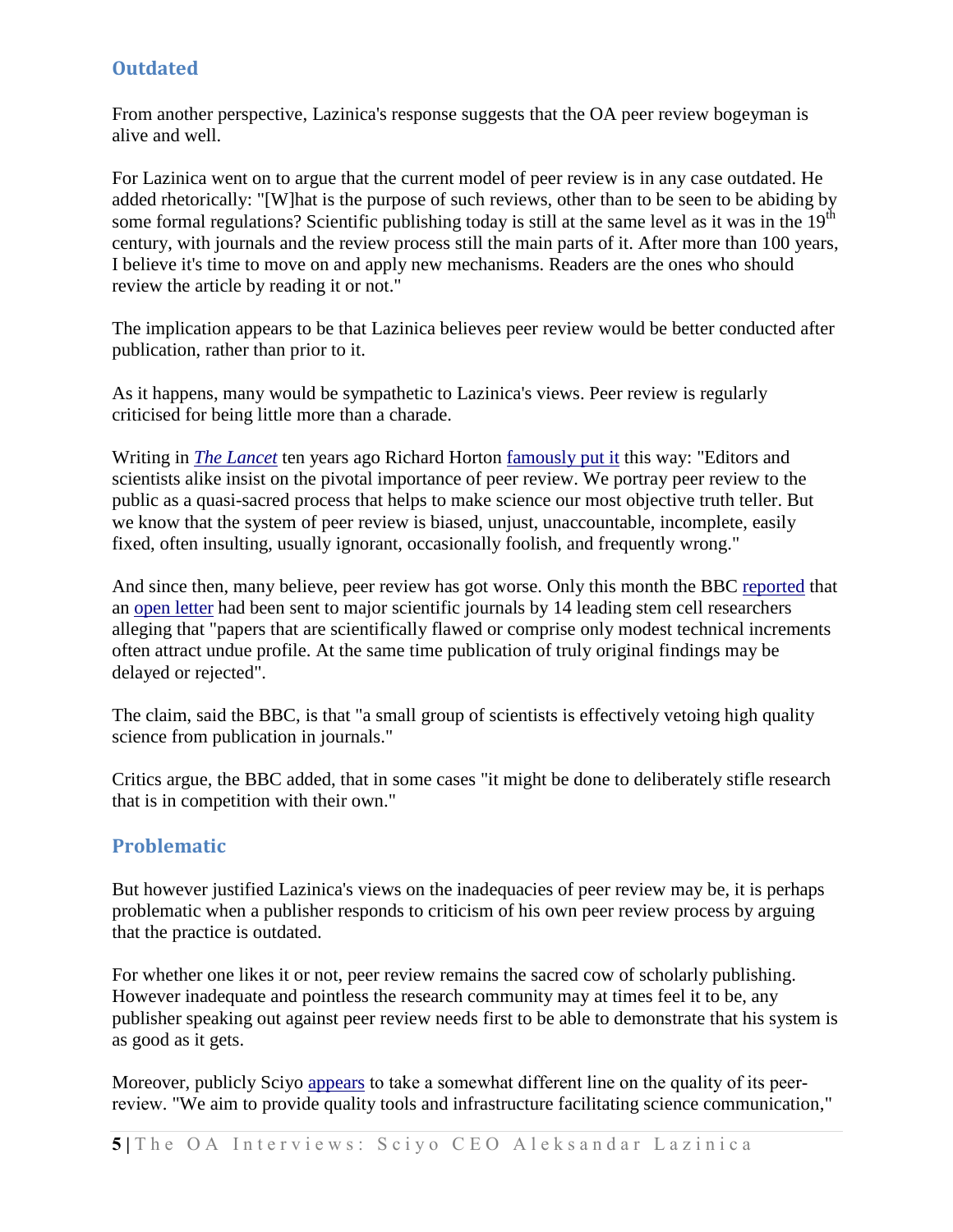it says on its web site. "That means providing first-class peer reviewed literature compliant with the highest standards of scientific publishing and then making it freely available to anyone, anywhere in the world."

And if Lazinica is happy to concede that his company does not have a bullet-proof peer review system in place those researchers paying 470 euro to publish book chapters are bound to wonder what they are getting for their money, particularly given that Sciyo expects authors to help market their work.

Finally, Lazinica's comments will doubtless concern other OA publishers who, as we have said, face continuing claims that OA inevitably means lax or non-existent peer review. As the author who spoke to me about his experiences of publishing with In-Tech put it, "It might be that I have a little bias regarding OA resulting from my past experience with this publisher."

Unsurprisingly, therefore, OA advocates were concerned to hear Lazinica's views on peer review, particularly since In-Tech was a member of OASPA (as was Sciyo until my interview), and OASPA was created to ensure high standards in OA publishing, including the best possible peer review.

As one member of the OA community commented to me (on a non-attributable basis) after reading Lazinica's remarks: "Sciyo seems to plead guilty to the charge that it skimps on peer review. First it says that peer review is the company's Achilles Heel. Then it pretends that peer review is an obsolete 19<sup>th</sup> century practice and argues that readers should judge for themselves. Although these two replies are actually inconsistent, they both acknowledge serious laxity (in the first case, inadvertent and regrettable, and in the second case deliberate and advantageous). This laxity should be a concern to OASPA."

OA advocate [Stevan Harnad](http://en.wikipedia.org/wiki/Stevan_Harnad) also believes that OASPA should be concerned: "Sciyo seems to want to do high-volume, fleet publishing; they don't seem to be doing peer review; probably they can't find the competent reviewers willing to review for them; and now they think readers should do the reviewing. (Journals with such low-level standards and practices are just capitalising on author publish-or-perish needs to produce a product that could never survive if they had to charge subscriptions to user institutions, rather than publication charges to eager authors.)"

And with Sciyo's emailing activities continuing to attract criticism from recipients — many of whom assume that they are being spammed haphazardly — the publisher's activities seem to pose a double challenge to the OA publishing industry: OASPA's web site states quite clearly that: "Any direct marketing activities publishers engage in shall be appropriate and unobtrusive."

In other words, OASPA would appear to deprecate spamming. Yet, as Harnad points out, Sciyo's recruitment process "looks to me like spamming."

While we should certainly welcome the kind of experimentation that Scivo is engaged in, one is tempted to conclude that its activities will make it more difficult for OASPA to slay the bogeymen that critics of OA publishing have conjured up.

However, Lazinica denies that the company has done anything OASPA should be concerned about: "All Sciyo's activities conform to OASPA's ethical standards," he told me.

**6** | The OA Interviews: Sciyo CEO Aleksandar Lazinica And on its marketing activities he said: Our author database to date consists of a respectable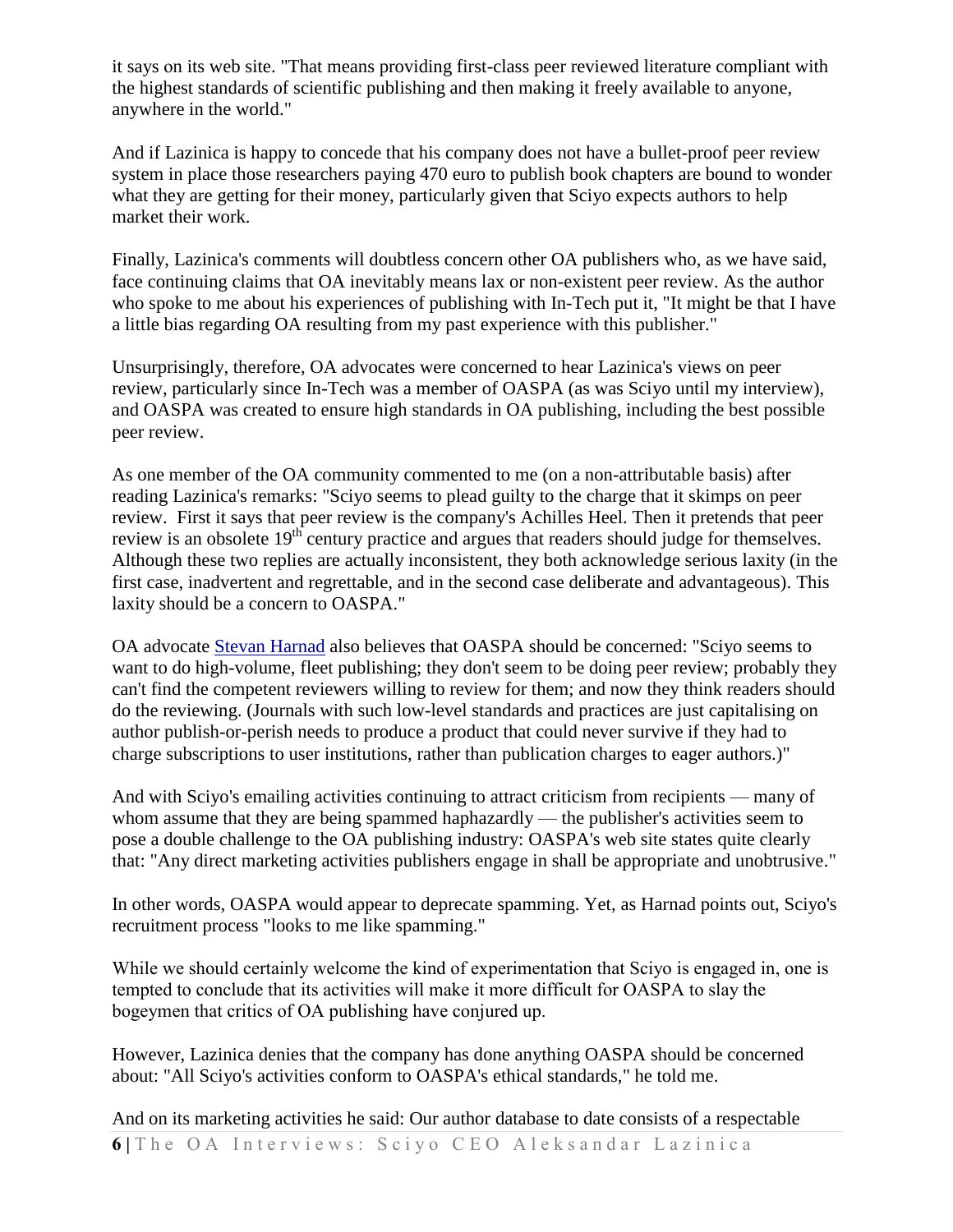number of registered members. These are informed about Sciyo activities on regular basis."

Yet messages appearing on the Web complaining about the company's activities would seem to belie this — e.g. this [message](http://www.velamparambil.com/2009/03/16/scientific-book-publishing-the-new-nigerian-scam/) posted by Dr Sanjay [Velamparambil](http://www.linkedin.com/pub/sanjay-velamparambil/5/a96/606) in March 2009.

## **Same but different**

When I contacted OASPA President Caroline Sutton for her views she commented: "OASPA takes very seriously the importance of compliance by its members with its code of conduct, including ensuring that peer review processes are genuine, and that email marketing is responsible. The issues raised regarding In-Tech/Sciyo will be carefully reviewed by OASPA, and action will be taken if they are found to be substantiated."

In a spirit of transparency, Sutton sent a copy of her quote to Sciyo, at which point there was a strange twist in events: Shortly afterwards, I received an email from Lazinica. "I am surprised by the review issue, and do not see where the problem is at all," he said.

He added that there had been a misunderstanding. Contrary to what he had said during the interview — ("Sciyo was founded in Vienna in 2004 as In-Tech. In 2008 we moved our headquarters to Croatia to cut down on operating costs. In November the company changed its name to Sciyo" ... Sciyo and In-Tech are the same company."); contrary to what the company's press release of  $20^{th}$  November 2009 [said](http://sciyo.com/page/show/page/news) ("Effective today, In-Tech is changing its name to Sciyo and continues publishing using a new website, sciyo.com ... The company ownership and management remain unchanged"); contrary to what it says on Sciyo's [web site;](http://sciyo.com/page/show/page/company) and contrary to what its Scribd company backgrounder [says](http://www.scribd.com/doc/24282813/Sciyo-Company-Backgrounder) — Lazinica now insisted that Sciyo is not in fact the same company as In-Tech.

"Sciyo is a new Open Access publisher," he said. "Sciyo has no publications yet; the first Sciyo book will be published in May/June this year. So how does anyone know anything about the Sciyo review process?"

He continued: "Sciyo has taken all In-Tech publications, which without doubt have high scientific quality (which can be seen by the number of readers); Sciyo has a different strategy and development policy than In-Tech."

He concluded: "We were aware of In-Tech's process disadvantages, and Sciyo has improved the services and processes which were inherited from In-Tech."

Sutton, however, emailed me to say that she stood by her earlier quote. She added: "We have taken Sciyo's name off of the OASPA website, and have asked Sciyo to remove the 'member of OASPA' logo from their site. OASPA has asked Sciyo to apply for membership at which time we will be reviewing carefully their practices and policies. Sciyo has agreed to apply for membership."

Let's hope that this matter can be settled to the satisfaction of both OASPA and Sciyo: that OASPA finds Sciyo's practices and policies sufficient to warrant membership, and that the publisher is therefore able to put OASPA's logo back on its web site.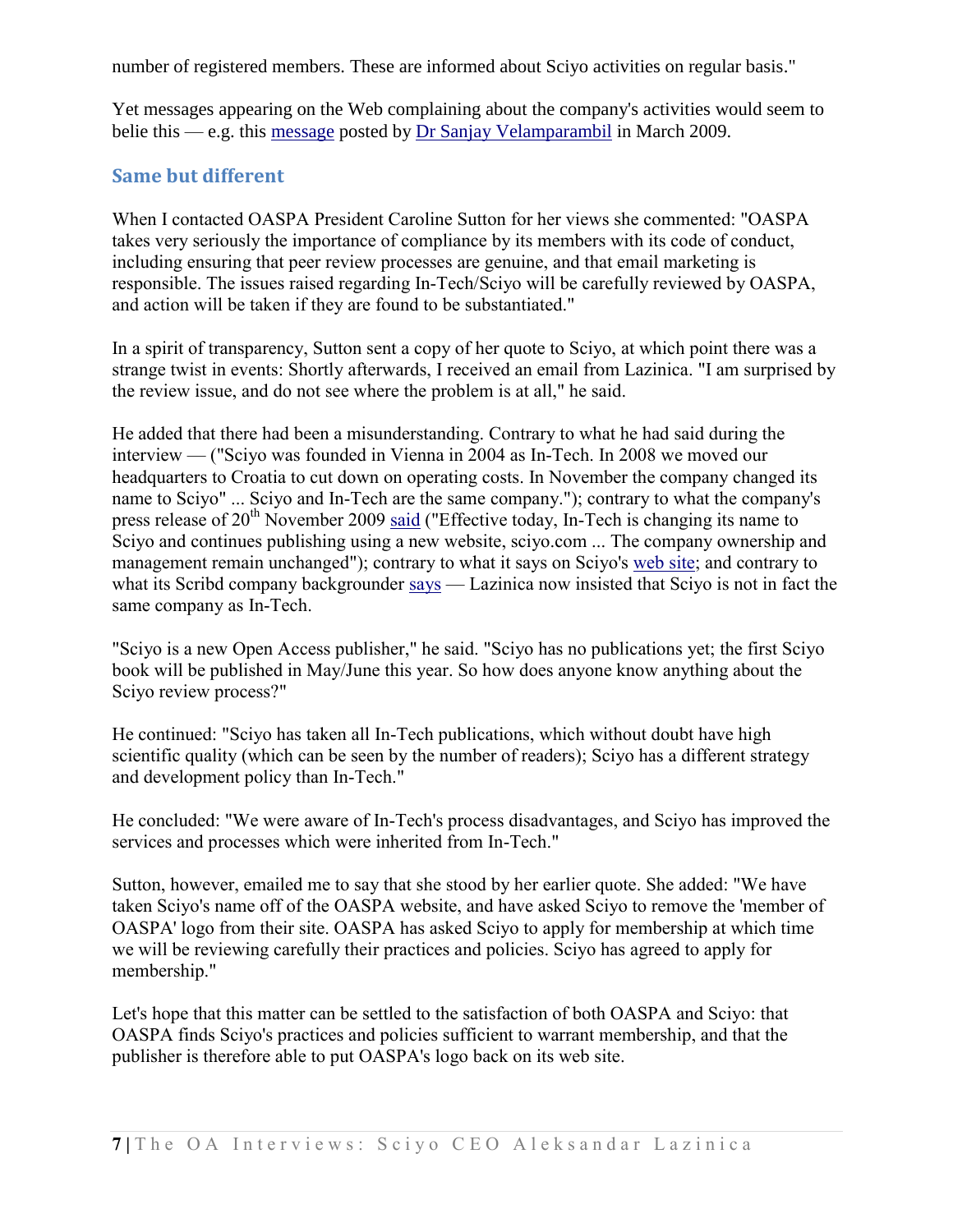We are, however, left with two questions:

- Did not OASPA review In-Tech's practices and policies carefully prior to accepting it as a member of the organisation in the first place?
- In the light of [this comment](http://randomdeterminism.wordpress.com/2009/12/15/a-new-publishing-model-for-academia/) posted on the Web a month after In-Tech became Scivo, how confident can we be that Sciyo's bulk emailing activities are any different from those of In-Tech?



**Aleksandar Lazinica, CEO, Sciyo**

## **The interview begins...**

## *RP: On 18th December last year you sent me a press release stating that starting this year authors publishing with Sciyo will receive royalties based on the number of downloads their publications receive. What were your reasons for introducing royalties, and why do you think authors might find the idea attractive?*

**AL:** It seemed appropriate to provide some form of acknowledgement to our authors. They are the ones bringing the greatest value to the table when it comes to academic publishing and we wanted to reward the ones whose work is particularly useful to the academic community.

We felt that our authors would appreciate this merit-based system, particularly because we operate under the 'author pays' model. Although our publication charges are among the lowest in the open access publishing industry, and in most cases get covered by the author's institution, the royalties are accredited to the author directly. Also, they are independent of the publication fee, which means they can offset or even exceed the fee.

## *RP: Could one perhaps argue that if it is the author's institution that pays the APC then it is the institution that should receive the royalties. Is that a viable argument do you think?*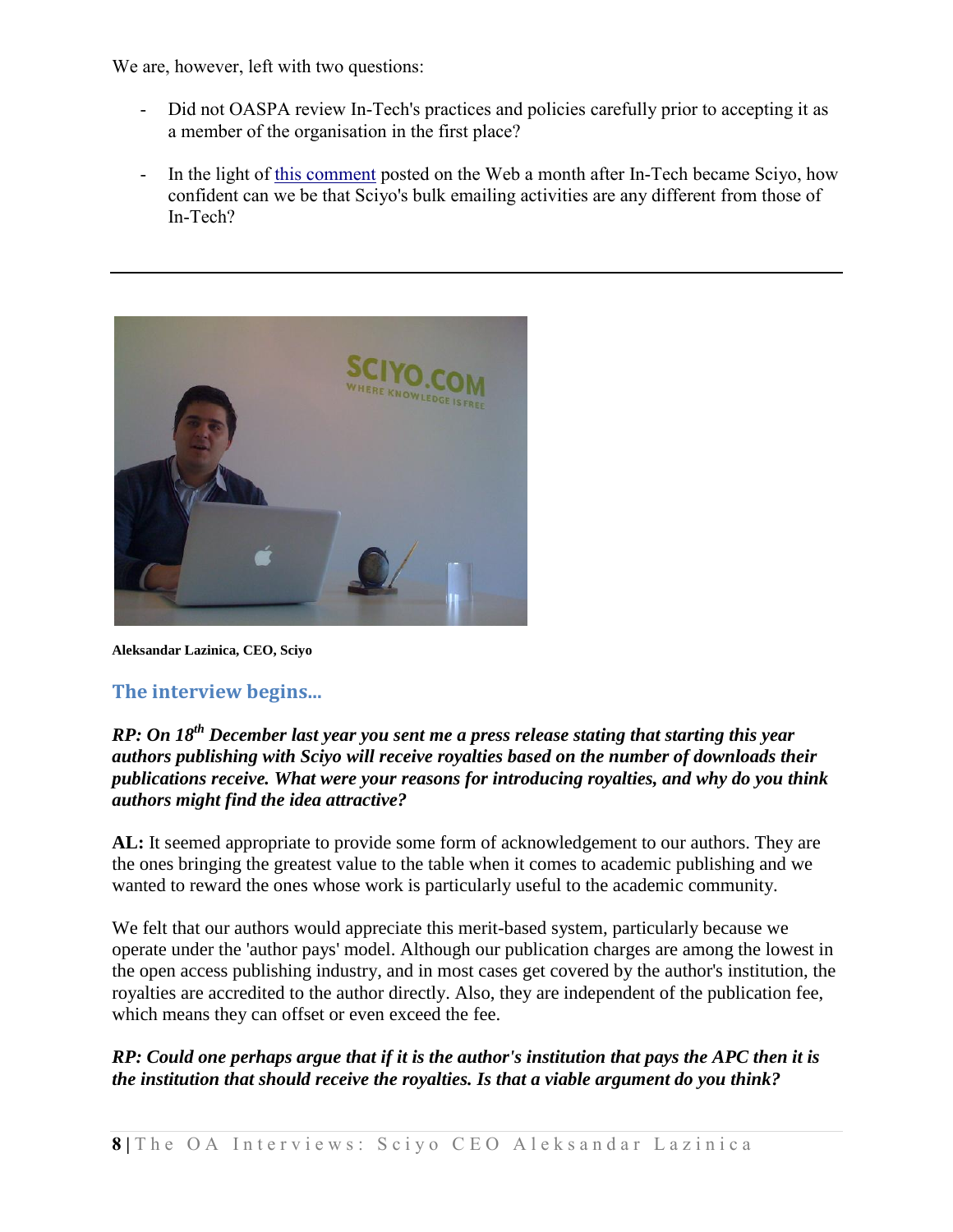**AL:** Institutions are not at the top of the financial pyramid either. Following this argumentation, you could say that the money should go to taxpayers and continue on by saying that any prize awarded to any scientist has to be given to those who supported his or her work.

## *RP: Sciyo publishes both books and journals and, as you say, it is an OA publisher that charges a 470 euro article processing charge [\(APC\)](http://www.biomedcentral.com/info/authors/apccomparison/). However this charge is only levied on book chapters, not journal articles right?*

**AL:** That is correct. As of the beginning of this year, all our journals operate on a 'free for all' basis — both for the authors and the readers. In 2010, therefore, the journals will be subsidised from the article processing charges levied on our books.

## *RP: And are royalties only paid on book chapters?*

**AL:** Correct. The royalties apply to Sciyo's book editions. Since there are no publication charges for journal articles, and no journal subscriptions, there are no royalties either.

*RP: Can we look at the details of these royalty payments. The press release said that for every 10 downloads, 0.2 euro will be paid to authors on an annual basis, and that: "Author royalties will be accredited directly to the author's account, with the exception of royalties under 100 euro, which will be deducted from the author's publishing fee the next time he or she decides to publish with Sciyo". You said that the money used to pay royalties on book chapters comes from the publication charges. There is no other revenue stream then?* 

**AL:** At this point, article processing charges levied on the book chapters we publish are the only source of revenue. The new model was designed to provide a transition towards alternative revenue streams, which will enable us to provide a 'free for all' model for all our publications.

We are currently considering several alternatives to the article processing charges and once we are positive that we can secure the long term sustainability of our publications through alternative sources, we will be making the next step. We strongly believe that the APC has no future. So this is a transition model from subscription-based to free publications.

## *RP: The press release also said that one aim is to "reward high quality academic work deemed most useful by the research community." Is there yet any evidence to suggest that the royalty payments are increasing either the number or the quality of the submissions you receive?*

**AL:** It is too early to tell. We are currently in the process of accepting the first submissions since the model was introduced and we expect to have the numbers in a few months.

When it comes to the quality of submissions, the research community will be the only arbiter. Members of the research community will be the ones doing the post-publication quality evaluation by using the work. The assumption is that the more the work is used, the higher its value for the scientific community, and so its quality.

The aim of the royalties is not to increase the number of submissions. Book chapter authors have to invest a substantial amount of time and effort in their work and we believe it is appropriate to reward them for their valuable contribution. This system also allows each chapter to be evaluated and rewarded independently. Royalty payments and the quality of the submissions cannot be correlated.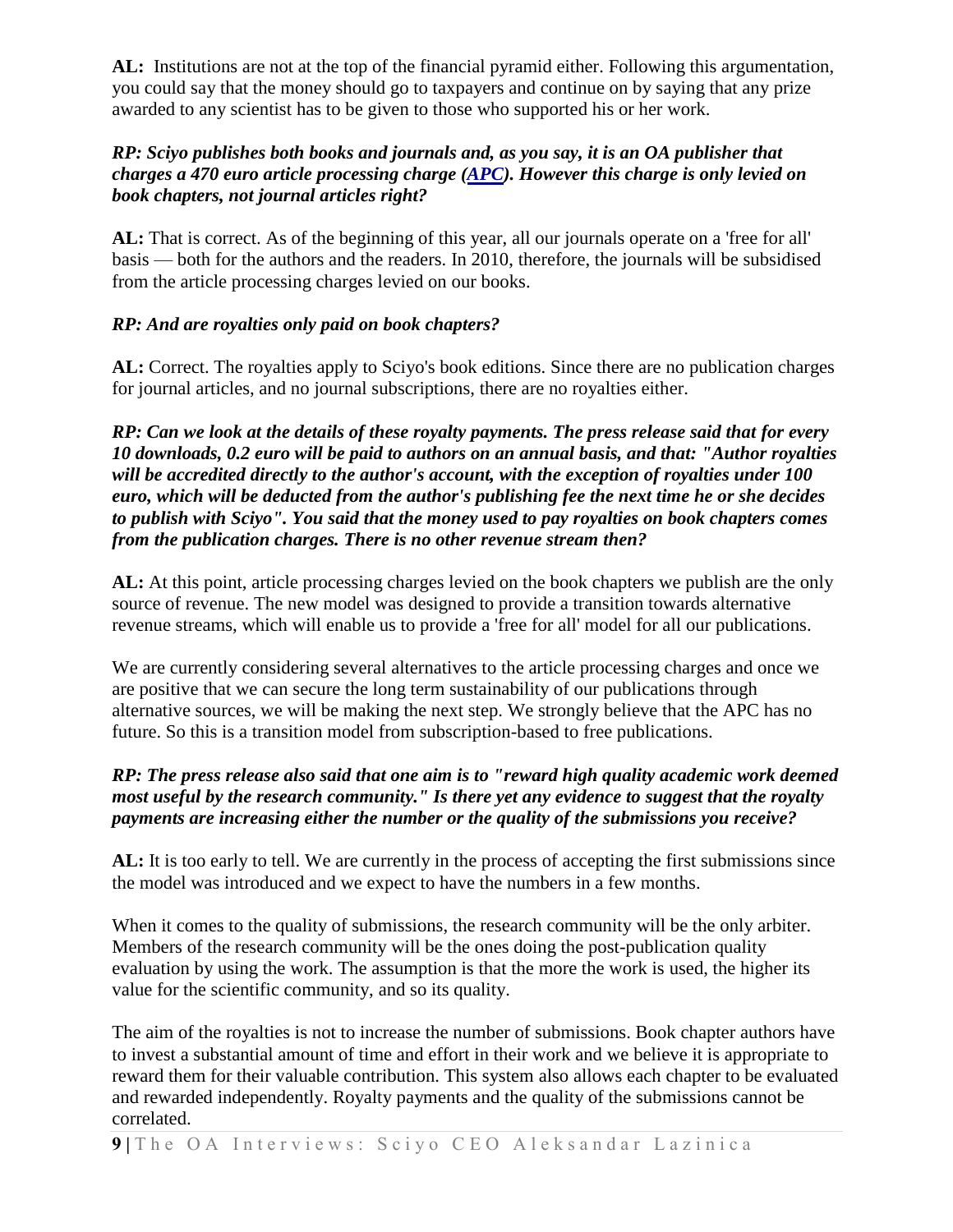### *RP: As you says, it is early days, but how much have you budgeted to pay out in royalties in 2010? Also how much money do you think an academic author would be able to make from royalties on the kind of work that Sciyo publishes?*

**AL:** The first authors to receive royalties will have their work published in May this year. Since the royalties are paid on an annual basis, the first payment will take place in May 2011.

Our most downloaded publications so far have received over 6,000 downloads. An author of such a publication would receive around 120 euro in royalties. However, we expect a significant increase in the number of downloads this year.

### *RP: Does not paying by downloads invite abuse? If you were an author who had published in a Sciyo book, would you not download your chapter a zillion times, and encourage your friends to do so as well?*

**AL:** We thought of that, of course. Our development team has designed a reliable system which will prevent such attempts. Without going into specific details, abuse will be virtually impossible.

That said we will encourage authors to disseminate their work and make it visible to the relevant audience. After all, wide dissemination of research findings is in the best interest of the research community.

# **Marketing**

*RP: Yes, I notice in your press release you said: "Over the previous year, Sciyo's publications have received over 720,000 downloads. Since the company's publishing platform expects a rapid growth in 2010, the number of downloads is expected to increase accordingly. To take full advantage of the incentive and maximise the number of downloads, each author will receive a comprehensive information pack prior to online publication outlining strategies they can use to promote their work." Essentially you are asking authors to do their own marketing are you?*

**AL:** Not exactly. Many of our authors are not aware of the possibilities of increasing the potential readership of their own work and we're here to help them. We will be encouraging them to take full advantage of these options, since this benefits them as well as us. The impact of a piece of academic work depends largely on its readership. The online environment is a democratic space, allowing anyone with some basic knowledge to increase his or her readership. It is changing the ways in which science is disseminated.

*RP: So the idea is to get researchers to market their own papers. I have spoken to several of your authors, and I did not form the impression that they want royalties, or relish the idea of marketing their own papers. For instance, one commented to me: "As a researcher in favour of open access to information (papers, software, hardware, ...) I have to say that I do not like the idea of getting royalties very much. I do not think this would be for the benefit of the authors but of the journal. It pushes authors to advertise their work (as if it were perfume in Harrods) in order to receive a small amount of money. The journal will receive more visits and therefore it will be ranked in the best places of the scientific community." Is this not likely to*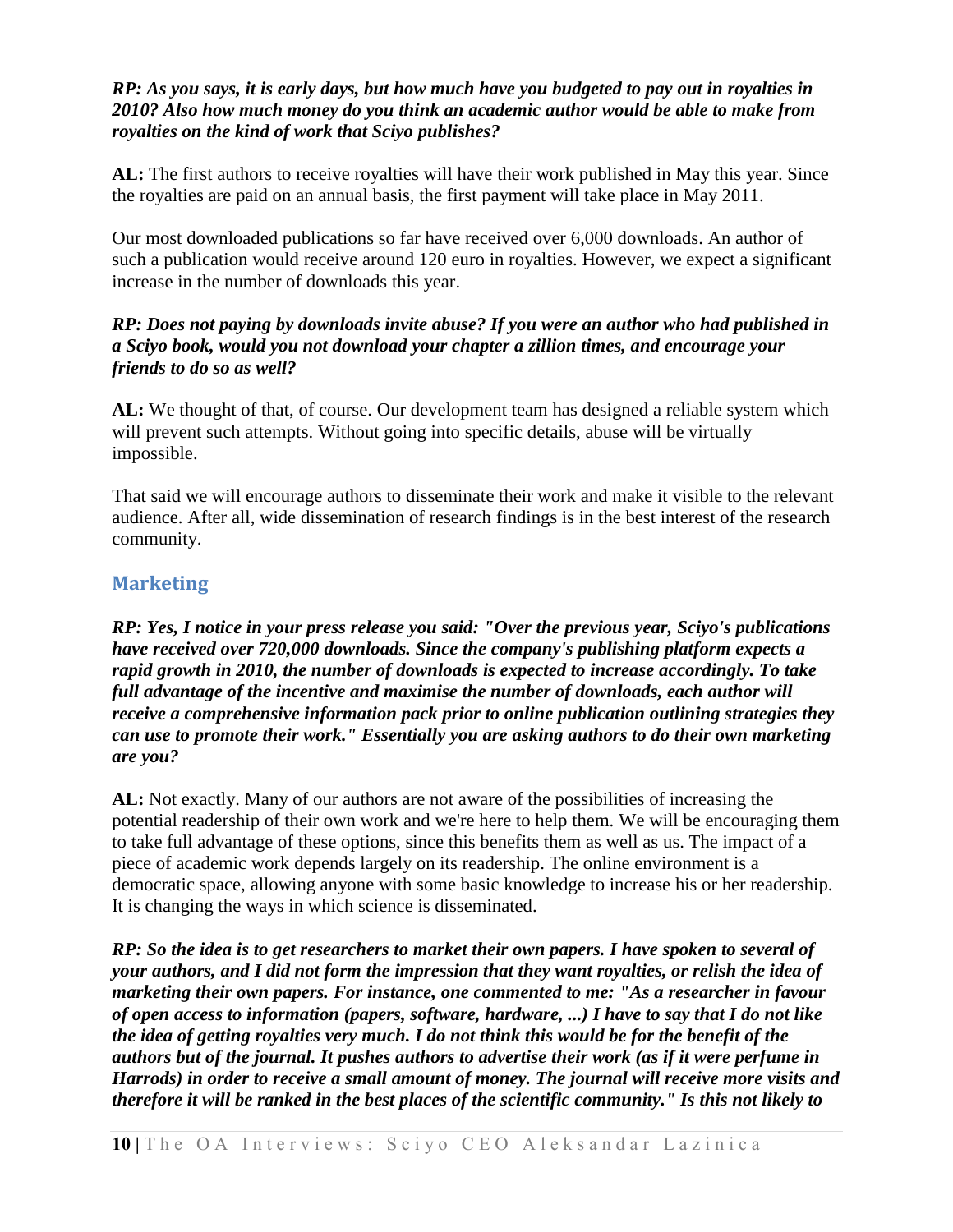### *be a typical response?*

**AL:** We appreciate feedback from our authors but the comment is probably a reaction based on a wrong assumption: "*So the idea is to get researchers to market their own papers.*" No. We are giving them a set of simple tools to explore the possibilities of making their work more visible to interested readers. Isn't the whole point of publishing research findings to make them accessible to the research community? The entire Open Access movement is focused on increasing accessibility. The effort authors wish to put into this is entirely up to them, it is not mandatory or necessary.

As an example, it might consist of linking their papers to their home institutional repository system. This may be mandatory in the US, but there are countries with different regulations. Marketing the work we publish is our job.

As I say, I fail to see how improved ranking of the journal isn't beneficial for the author who published in it. I'd also have to disagree with the claim that this is a typical response. Authors supportive of Open Access and familiar with the 'author pays' model will see this as a welcome incentive they can take advantage of if they want to.

## *RP: Let me ask the question in a different way: What is in it for Sciyo to pay royalties? Increased downloads, thus increased citations and eventually an [impact factor,](http://en.wikipedia.org/wiki/Impact_factor) presumably?*

**AL:** Of course, one of the aims of the model is to boost the visibility of our publishing platform. We are hoping this will eventually enable us to create alternative streams of revenue and abandon the author-pays system.

## *RP: Can you say more about the new streams of revenue you anticipate?*

AL: We are currently exploring different options but for now we are not able to offer any details. We are basing our future development on the assumption that in the online environment the number of eyeballs is what counts and that people using a particular service do not necessarily have to be the ones paying for it. As soon as we're ready, we will be sharing the specifics with the community.

## **Business model**

## *RP: There seems to be some scepticism within the OA movement about the sustainability of the business model that Sciyo says it is adopting.*

**AL:** I can see why there might be some concerns regarding the sustainability of the model, since there have always been concerns regarding the sustainability of Open Access in general as well as different ways of financing it. However, let me just remind you that our journals already operate on a free for all basis and we charge publication fees only for the books.

Regardless, we will not be calling off the publication charges on our book chapters until we're absolutely certain that we can ensure the sustainability of our publications through alternative streams of revenue. Of course, we welcome any feedback from the community and we are open for discussion regarding any concerns you mention.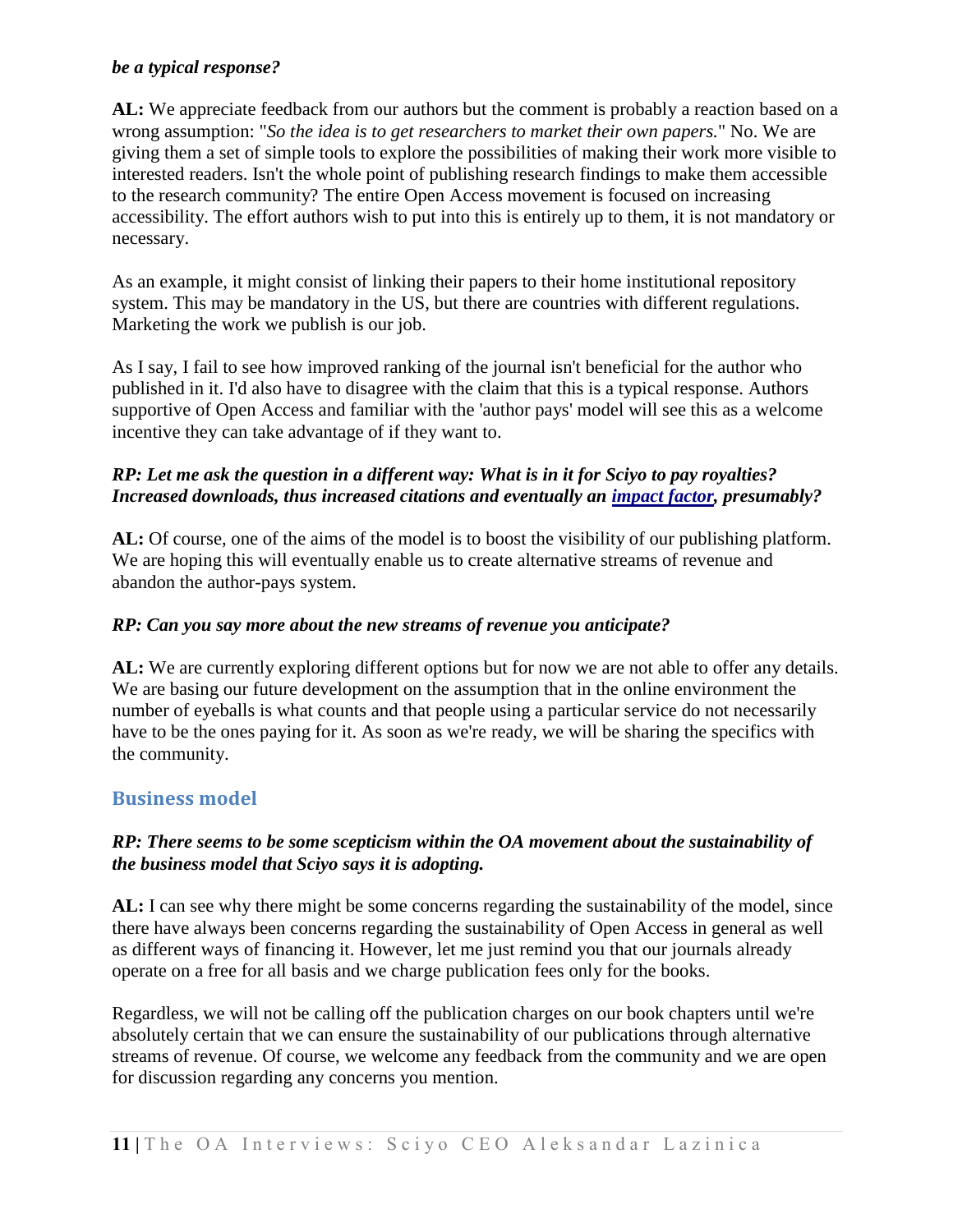## *RP: I am told that a few publishers have previously tried to attract authors by paying royalties for journal articles, but my understanding is that nearly all of these attempts have failed to have enough of an impact on submissions to justify the cost. Were you not deterred by that?*

**AL:** An increase in submissions is not the objective of the royalties. However, royalties below 100 euro won't be paid directly but rather deducted from the publishing fee the next time the author publishes with Sciyo. We believe this will encourage more authors to publish with us on multiple occasions, so in that sense we do expect the number of submissions to increase. The quality will also rise since only authors with a high number of downloads will keep going.

*RP: I am wondering if perhaps you hope to emulate the model of [Medknow,](http://www.medknow.com/) which sells [print](http://www.medknow.com/subscribe.asp)  [subscriptions](http://www.medknow.com/subscribe.asp) alongside no-fee OA full-text online. Essentially print subscriptions pay all the publication costs, but the content is free on the Web. I note, for instance, that the print version of the International Journal of Advanced Robotic Systems is [listed](http://www.amazon.com/International-Journal-Advanced-Robotic-Systems/dp/B0009SW1HS) on Amazon.com as having an annual subscription of \$600.79. I think Hindawi charges \$195 for print subscriptions to its journals, and PLoS Biology charges \$160. Perhaps that price is designed to provide Sciyo with a useful additional revenue stream?*

**AL:** From 2004 to 2009 the subscription charge for the *International Journal of Advanced Robotic Systems* was 380 euro.

In 2009, we switched from subscription-based model to the 'authors pays' model and introduced the industry's lowest article processing charges of 100 euro for the first 6 pages and 20 euro for each subsequent page. However, the fee was still a barrier for authors from developing countries. And from our point of view the revenue was very low when the cost of managing the payments was taken into account (bank transfers, accounting, VAT, etc).

As I said, we have discontinued the article processing charges this year. This means that the *International Journal of Advanced Robotic Systems* is the first ISI listed journal free for authors and readers. There are no subscription or article processing charges.

The second change we have made is to switch to online only publications. The logic here is that what makes the publication valuable is its content, not its physical form. Electronically produced content consists of bits. The price of bits is close to zero and there is a strong tendency towards copying electronic content. The combination of both these things is impossible with the print format as we know it today.

Many of us enjoy hard copy books and journals and they will always have collector's value but they might disappear faster then we think. Models combining subscription based print and free online access are not the best way to survive. Is it reasonable to charge a subscription fee on the content you can find online for free?

Google, the standardisation of e-reader devices, and social media are rapidly changing the publishing industry. It's interesting to look at how free news content changed the newspaper industry. There are many signs that we can expect a process of rapid change in academic publishing too. Open Access is a remarkable idea, but we at Sciyo believe that the 'author pays' open access model is only a transitional phenomenon as we move to a 'free for all' model.

Another big difference between Sciyo and other OA publishers is that our book authors — who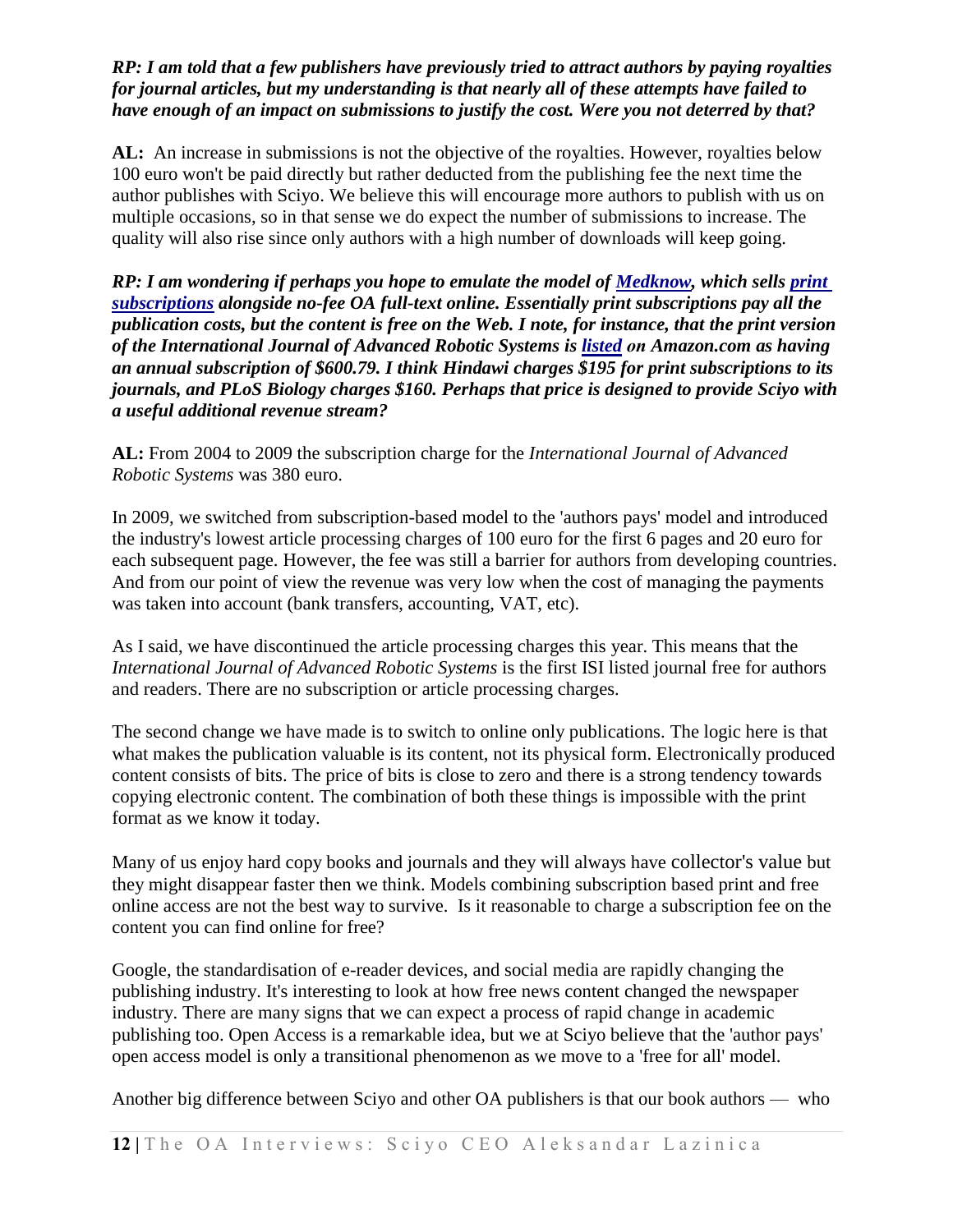are still paying the APC — receive hardcopies of the books in which their chapters are published by priority mail, and at no cost. This is included in the cost of the APC.

In other words, each corresponding author receives a free hard cover copy of his or her bound book, sent to his/her postal address, within 15 days of publication date. You mentioned PLoS and Hindawi. They are charging APCs and then selling the hardcopies. So if I am the author I should pay the APC and then pay for the hardcopy? Is that fair?

As for Amazon listing a price for the print copy of an online-only journal, that is a question to put to Amazon.

## *RP: Can we talk about numbers. In the company backgrounder you sent to me with the press release it says that you publish over 100 books a year. The Sciyo web site implies there are only 100 books in total. Am I misunderstanding something?*

**AL:** No. At the moment you can find 84 books. Approximately 30 books will be released fairly soon and another 100 in about two months.

## *RP: The backgrounder also says that you have published over 3,000 scientific articles. However, the web site only contains three journals, and together they appear to have published no more than around 300 articles. Can you clarify that?*

**AL:** As far as we are concerned scientific articles are conference papers, journal articles, book chapters and other forms of printed scientific communication. So that number includes book chapters as well as journal articles.

In the  $21<sup>st</sup>$  century, in the new "internet world", it is no longer important if an article is published in a journal, a book or as conference proceedings. The future will consist of big scientific databases composed of many "articles". The article is the most important part of scholarly communication; it consists of information; and information is the most valuable thing in this new world.

When you go on sciyo.com and search on the scientific term you are interested in using our search box, for example, you get a list of search results. At that point you are not concerned whether the article you are interested in is a part of a journal, a book or conference proceedings, right? What matters is that you should find the information you are looking for.

# **Ownership**

## *RP: Can we talk about ownership. Who owns Sciyo, and where are its corporate headquarters located?*

**AL:** Sciyo is owned by Vedran Kordić and me, with headquarters in Rijeka, Croatia. Vedran and I met at the [Vienna University of Technology,](http://www.tuwien.ac.at/tu_vienna/) [Institute of Production Engineering,](http://tuwis.tuwien.ac.at/zope/_ZopeId/07062127A2pNy7AZqe4/tpp/lv/inst/InstLvase?nr=311) where we have both worked as scientists in the field of mobile robotics. In 2004, we started the *Journal of Advanced Robotic Systems*, which was the company's starting point.

## *RP: Which started life as a subscription journal didn't it?*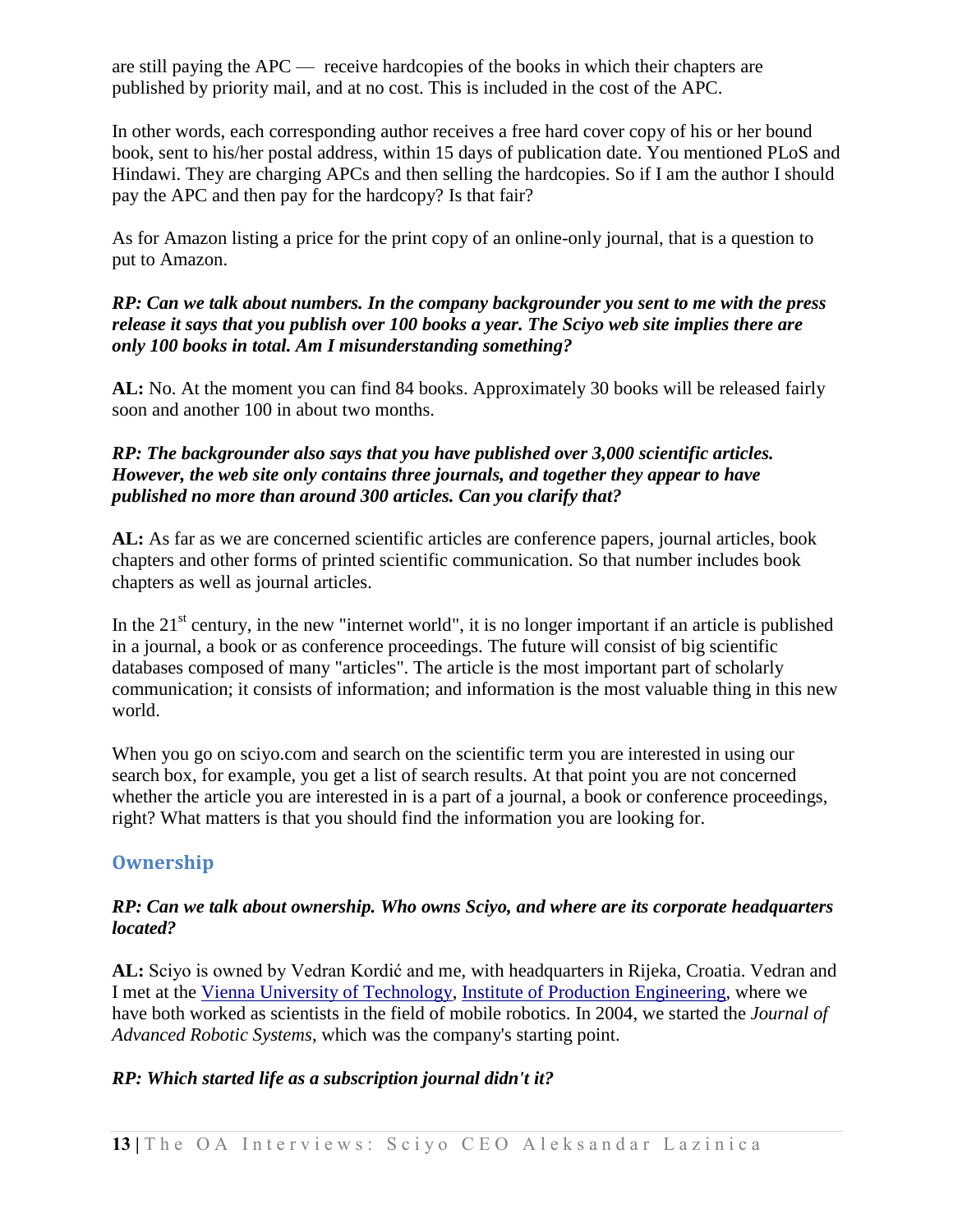**AL:** Yes, it started out as subscription based journal (print edition) and a free online edition. In 2009 the model was switched to 'author pays' open access and from 2010 to free for all. And as I said, from 2010 all Sciyo journals will be published online only.

## *RP: Sciyo used to be a Vienna-base company called In-Tech didn't it?*

**AL:** You are correct. Sciyo was founded in Vienna in 2004 as In-Tech. In 2008 we moved our headquarters to Croatia to cut down on operating costs. In November, the company changed its name to Sciyo. We feel that the new name better reflects the direction we're taking towards developing an online scientific community alongside our publishing activities.

## *RP: What does the word Sciyo imply?*

**AL:** Sci in Sciyo points to science whereas yo is meant to reflect a more open and modern approach to academic publishing focused on the authors.

## *RP: What else changed apart from the location and the name?*

**AL:** In-Tech was a small business driven by the spirit and capacity of its two founders. Sciyo now consists of 21 employees and a number of associates.

## *RP: It seems a little confusing that there is still an In-Tech [web site](http://intechweb.org/) apparently operating in parallel with the Sciyo site, and which appears still to be based in Austria. This gives the impression that Sciyo and In-Tech are separate operations. Can you say more about the relationship between Sciyo and In-Tech, and their respective web sites?*

**AL:** Sciyo and In-Tech are the same company. We are maintaining [intechweb.org](http://intechweb.org/) during a transitional period, since a large number of our authors are still in the publishing process and the old manuscript tracking system is still in use. In a few months intechweb.org will be discontinued and will point to the new web domain. This is a substantial loss but we have to cut it and switch on the easier, shorter — and hopefully more cheerful — domain name sciyo.com.

*RP: I note that In-Tech lists four journals (the [Journal of Advanced Robotic Systems,](http://www.intechweb.org/journal.php?id=3&content=title&sid=15) the [Journal of Humanoids,](http://www.intechweb.org/journal.php?id=4&content=title&sid=15) the [International Journal of Cyber-Physical Systems,](http://www.intechweb.org/journal.php?id=5&content=title&sid=15) and [International Journal of Engineering Business Management.](http://www.intechweb.org/journal.php?id=6&content=title&sid=15) Sciyo lists only three of the journals. Why?*

**AL:** The *International Journal of Cyber-Physical Systems* has been discontinued.

*RP: I see only two of your journals are listed in the DOAJ (the [Advanced Robotic Systems](http://www.intechweb.org/journal.php?id=3) and the [Journal of Humanoids\)](http://www.intechweb.org/journal.php?id=4), and they are listed as publications of In-Tech, not Sciyo. Is that an oversight on the part of the DOAJ?*

**AL:** No, it is an oversight on our part.

*RP: The Sciyo site lists the names of an [International Scientific Board](http://www.sciyo.com/page/boards) but not the officers of the company. Is the board the same for both Sciyo and In-Tech, and who are the company's officers?* 

**14** | The OA Interviews: Sciyo CEO Aleksandar Lazinica **AL:** I believe you are referring to Sciyo's Scientific Advisory Board. Its role is to monitor and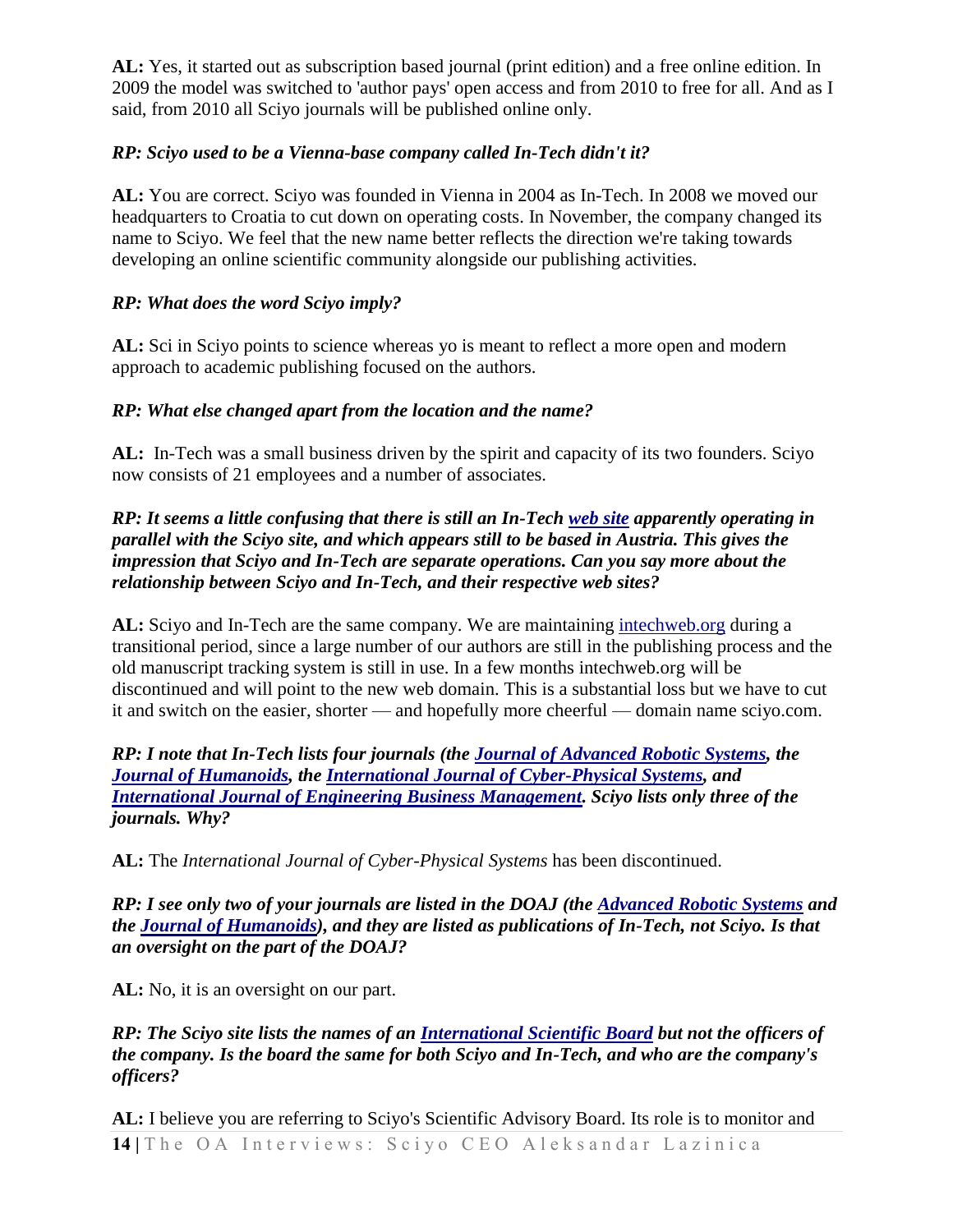advise Sciyo on its publishing strategy, and propose improvements. They are independent experts who have been selected based on their professional background.

## *RP: One of your authors pointed out to me that there is no editorial board listed on the web site, and no named editors or editors-in-chief. Is this not unusual for a scholarly journal publishing company?*

**AL:** Possibly you mean that the books do not have editors displayed. It is true: the book editors' names are kept confidential to protect them in the chapter selection process. Different people, different idols. The same can be argued for the editor-in-chief positions.

For the *International Journal of Advanced Robotic Systems*, the editors-in-chief are Kordić and I. By the end of 2010 new editors-in-chief will be appointed, people who are experts in the field and who have the energy and ideas to move the journal on.

## **Spam?**

*RP: Can we look at the way in which you seek submissions? In 2007 it was drawn to my attention that members of the research community were expressing concern about invitations to submit book chapters that In-Tech was emailing out. When I [contacted](http://listserver.sigmaxi.org/sc/wa.exe?A2=ind07&L=american-scientist-open-access-forum&D=1&O=D&F=l&S=&P=114158) the company about this I received a reply from Vedran Kordić. He also referred to you, although I don't think I was ever told your official positions in the company. As you now say, however, you are the joint owners of Sciyo? But who are the officers of the company — the CEO, the Publisher etc. — and who is responsible for marketing at Sciyo?*

**AL:** Yes. Dr. Kordić and I are the owners and managing directors of the company, and we have served in that capacity since the company was founded in 2004. We are also the company's officers. I am the CEO; Sciyo is the publisher. We are currently on the lookout for one publishing and one marketing advisor with a background in publishing.

*RP: I note that as recently as last March that researchers were still [reacting negatively](http://www.velamparambil.com/2009/03/16/scientific-book-publishing-the-new-nigerian-scam/) to the invitations they were receiving from In-Tech (And [here\)](http://bbangbbang.wordpress.com/2009/03/25/nominated-to-publish-scientific-book-chapter/). Sciyo's marketing activities seem to be being greeted with [similar scepticism](https://chronicle.com/forums/index.php?topic=65148.0) under its new name — with many inclined to view the emails that are being sent as out as little more than spam. These invitations are apparently signed by Vedran Kordić, and they appear to be part of what one might call a "cold-calling" process. As such, it would seem fair to call them spam invitations. As you may know, these kinds of activities are quite a [sensitive issue](http://poynder.blogspot.com/2008/04/open-access-interviews-matthew-honan.html) for the OA movement, with some arguing that such invitations fall foul of national anti-spam legislation. Do you think perhaps the company ought to re-think its marketing strategy?* 

**AL:** Every conference, and a number of well known publishers (classical and OA) also use this method to inform potential authors about their products. Are these calls also spam? This is the normal way of engaging in scientific communication. I receive many calls from reputable scientific organisations on a daily basis. So, this is a question of personal perception: what is for one person spam to another isn't. We are receiving a whole variety of responses regarding this issue. We are hearing these people, their input is relevant.

*RP: I think you are saying that spam is in the eye of the beholder and that you are not doing anything that other publishers are not doing. In fact, there are legal definitions of spam, or what legislators tend to call unsolicited bulk email. A number of countries have outlawed this,*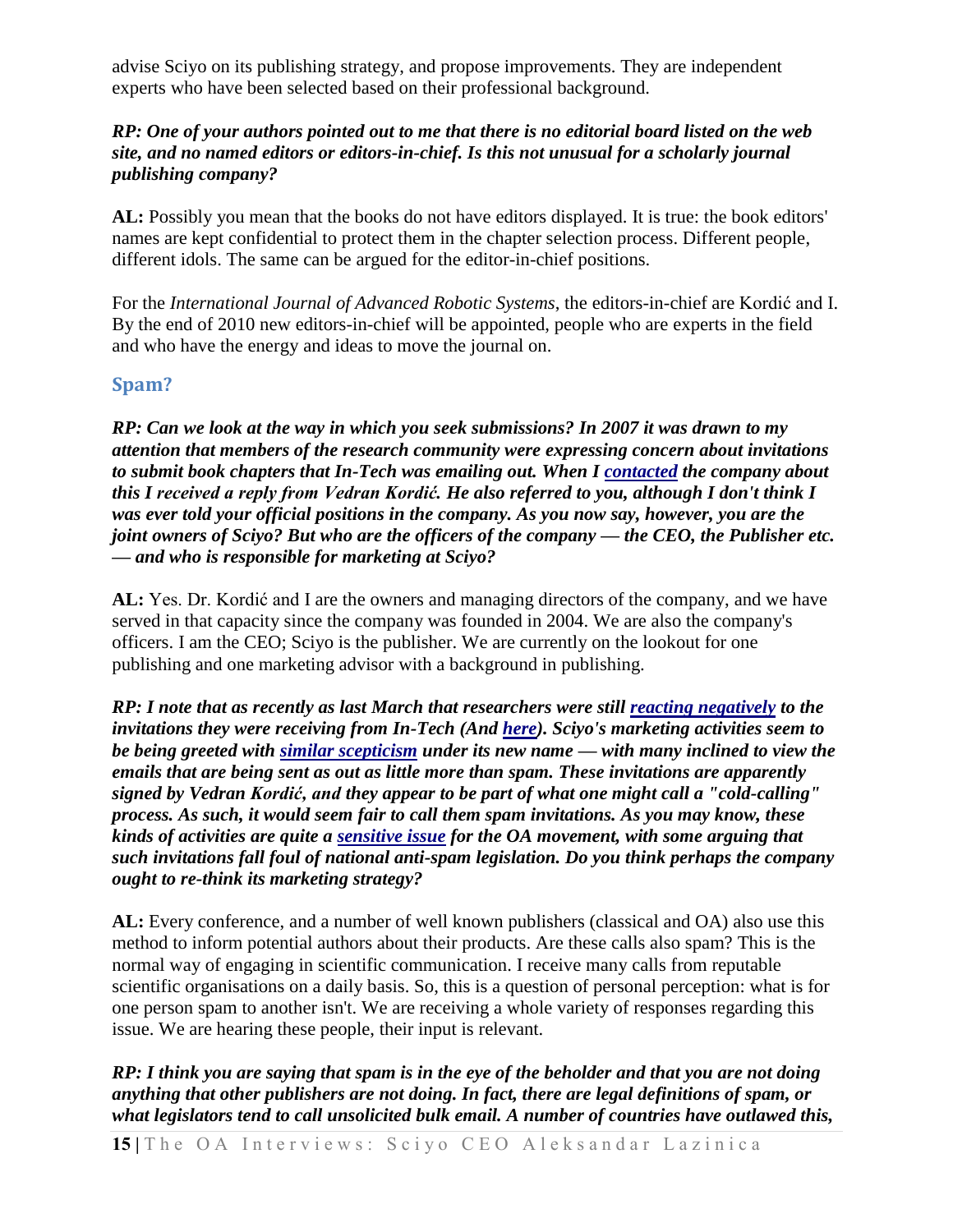*including in the UK with the [UK Privacy and Electronic Communications Regulations 2003](http://www.ico.gov.uk/what_we_cover/privacy_and_electronic_communications/the_basics.aspx) and New Zealand with the Unsolicited Electronic Messages Act [\(UEMA\)](http://www.legislation.govt.nz/act/public/2007/0007/latest/whole.html#DLM405134). These laws generally state that commercial electronic messages must not be sent unless the receiver has first consented to receive them. This suggests to me that cold calling by email in the way that you do is in some countries illegal. Would you agree?*

**AL:** Of course there is a legal definition of a spam. We are not doing anything illegal. Is sending the press release you received spam or not depending on your perception and value of the information written in the email?

Please look at my answer to your previous question once again more carefully. Nowadays spam filters are efficient, so I believe the question of spamming had great importance and weight some years ago, but not today, and especially not in the future.

*RP: Sciyo is a member of the Open Access Scholarly Publishers Association [\(OASPA\)](http://www.oaspa.org/). I am conscious that OASPA was created in response to the way in which some publishers were seeking submissions from researchers by using unsolicited bulk email. OASPA says that one of its missions is to "Promote a uniform definition of OA publishing, best practices for maintaining and disseminating OA scholarly communications, and ethical standards." Are you confident that your emailing activities conform to the ethical standards expected of OASPA members?*

**AL:** All Sciyo's activities conform to OASPA's ethical standards. Our author database to date consists of a respectable number of registered members. These are informed about Sciyo activities on regular basis.

## **Peer review**

## *RP: How does peer review work at Sciyo?*

**AL:** Sciyo applies double-blind peer review, keeping both the identities of the peer reviewers and the authors hidden in order to protect the integrity of the process.

## *RP: So the review process isn't open? It isn't possible to see manuscripts going through the review process in the [transparent manner](http://www.biomedcentral.com/1741-7015/3/10/prepub) of the BMC series?*

**AL:** Our manuscript tracking system allows the authors to see what stage of the process their manuscript has reached. Authors are notified of the results once the review is over. When it comes to books, only articles requiring little or no modifications are accepted for publication, due to the nature of the publishing process. Journal authors receive standard reviewer reports with required modifications and a deadline for resubmission attached, after which they receive notification of acceptance or rejection.

*RP: One of your authors whom I contacted — who has published three book chapters with you, and one journal article, and who wishes not to be named — emailed me this comment about his experiences: "The review process is blind, but it is actually non-existent. We never received any real review for our papers, rather just an acceptance note for an initial abstract. The full papers were not reviewed at all and, furthermore, for some papers we did not have a chance for proof reading. Finally, two articles of ours were published without notifying us at all, in one case (the journal) the initially submitted draft was taken as it was and suddenly*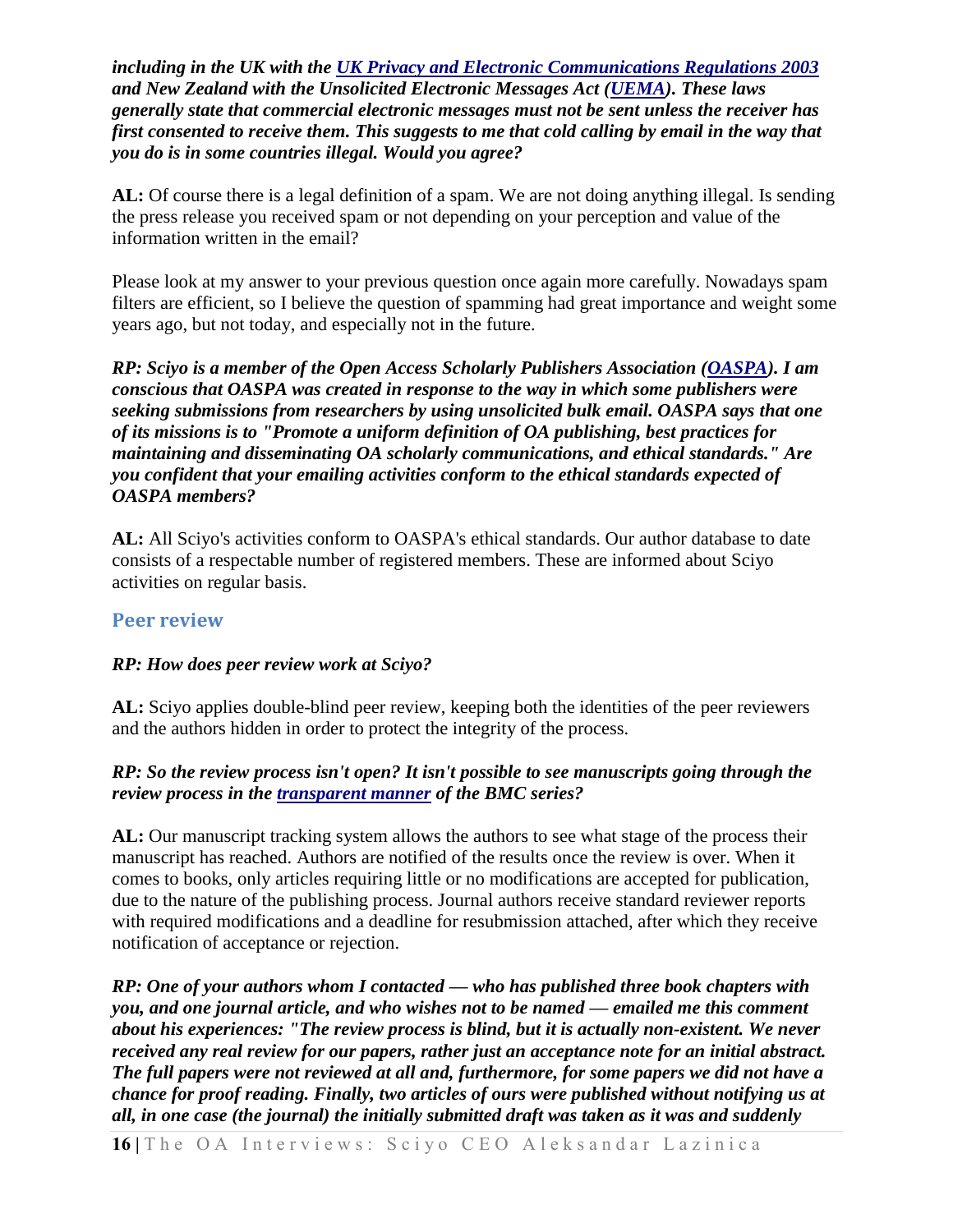*appeared on the web some months later (I just accidentally noticed this publication when I searched the web). I do not know how their review process works internally, but from what I experienced and heard from others, I fear, in comparison to all other publishers/journals/books I have experiences with, In-Tech/Sciyo ... well, I cannot even begin to compare it. It is simply highly unprofessional."*

*When I asked him if his claim about the lack of proper review was based on supposition or definite knowledge he replied: "Please note that the acceptance notifications we received were only done on the basis of an initial one-page-abstract so, in fact none of the full submissions were reviewed, because after abstract submission there simply was no further iteration loop for quality control." How do you respond to that?*

**AL:** Admittedly, consistency in peer review is our Achilles heel and it is also one of our priorities in 2009/10. We do not have a bullet proof review system yet. We have managed to improve the process a lot but there is still an unacceptably high deviation in the quality between the publications.

The model similar to BMC may be adopted in order to improve the transparency of the process.

The review process is the most problematic issue for academic publishers. In short, we can call it reviewer overload. There are publishers which publish 300,000 articles per year with rejection rate of 30%. The review should be done by experts in the field, but my question is: how many high quality reviewers do they need and do they have them at all?

For example, I was invited to be the reviewer of some "high" quality journals published by Elsevier and Springer in fields where I don't have clue. So, I was supposed to review articles written by people who know 1,000 times more than me in that field. Again, my question is: what is the purpose of such reviews, other than to be seen to be abiding by some formal regulations? Scientific publishing today is still at the same level as it was in the  $19<sup>th</sup>$  century, with journals and the review process still the main parts of it. After more than 100 years, I believe it's time to move on and apply new mechanisms. Readers are the ones who should review the article by reading it or not.

On the other hand, a large part of our publishing activities involves publishing scientific books. Here the review process consists of two steps: 1. Selecting chapters based on the chapter abstract and 2. A final quality check upon receipt of the full chapter. Only material which can be published without or with small corrections can be accepted for publishing. All other material is rejected. There is a difference in requirements and review process between journal papers and book chapters.

### *RP: You seem to be saying that the failure to review the papers of the author I cited was due to a failure of your reviewers. It seemed clear to me, however, that the author saw it as a failure on the part of Sciyo to send his work out for proper review. As he put it, "None of the full submissions were reviewed."*

**AL:** We cannot comment on what "somebody" said. Please refer to what I said about the review problem in scholarly publishing in my previous answer.

*RP: I don't see any copyright notices on your journal articles (perhaps I missed them). Presumably the works should have [Creative Commons Attribution License](http://creativecommons.org/licenses/by/2.0/) attached to them?*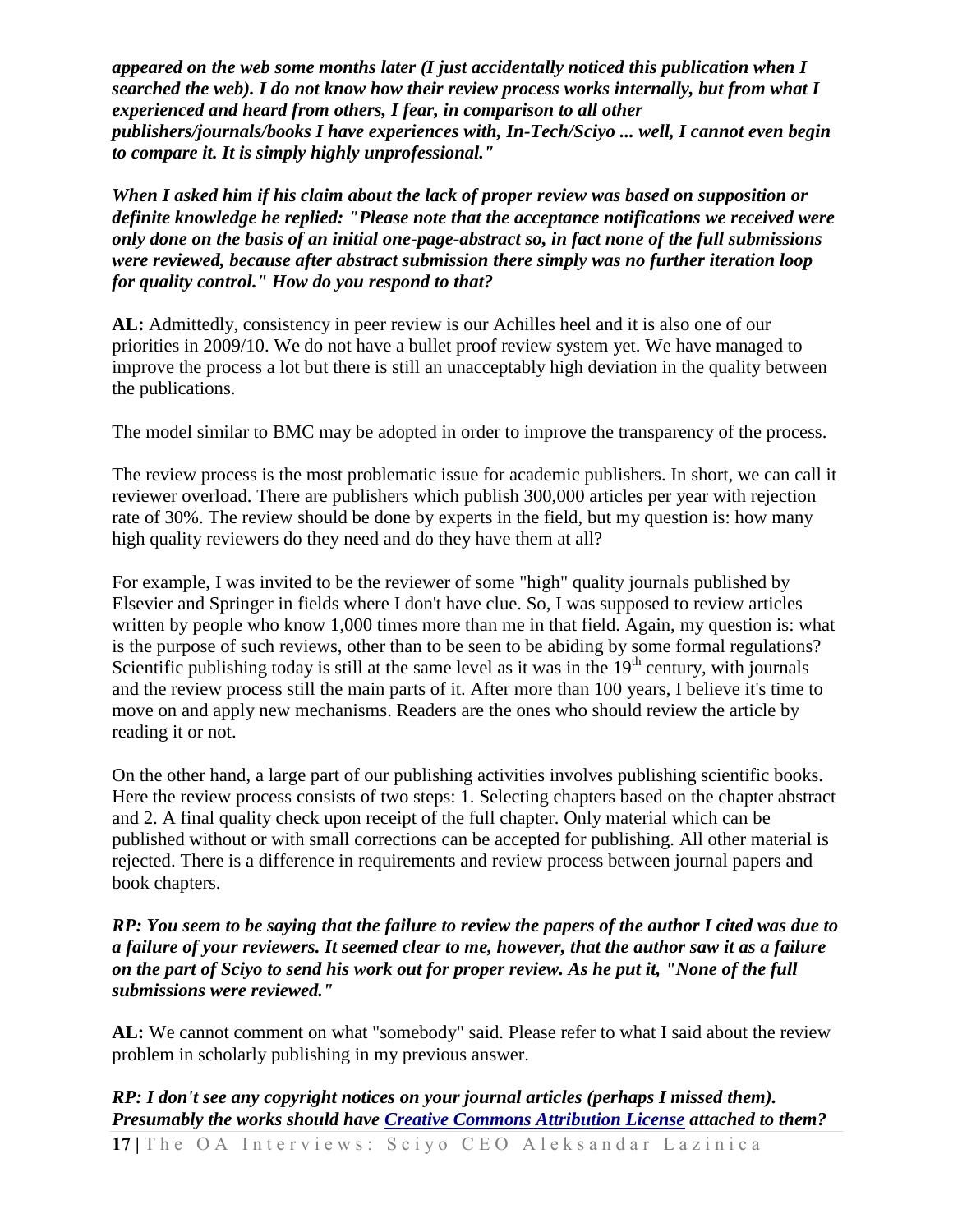**AL:** All of the material at sciyo.com is published under Creative Commons Attribution License. The link to the license is available in the website footer. We will make this fact more visible immediately.

## *RP: And presumably authors are able to [self-archive](http://en.wikipedia.org/wiki/Self-archiving) their final peer-reviewed papers in their institutional repository, or a central service like [arXiv](http://arxiv.org/) or [PubMed Central,](http://www.ncbi.nlm.nih.gov/pmc/) at the time of publication?*

**AL:** Of course, authors retain full copyright in their work and they are able to use and distribute it in any way they choose, as long as the source is properly attributed.

## *RP: Can they self-archive the publisher's pdf?*

**AL:** Yes.

## **Journals have no future**

## *RP: Royalties aside, how does Sciyo distinguish itself from other OA publishers? Why would an author choose Sciyo over another OA publisher?*

**AL:** To date, over 10,000 scientists have published with us, mainly within the fields of robotics, artificial intelligence, operations research, manufacturing, and advanced technologies.

The fact that our publishing fee is among the lowest in the open access industry and that our authors have the option of extending their work with multimedia at any point after the publication, free of charge, is also a big factor.

## *RP: That's right, researchers can also add video can't they?*

AL: Yes, and recently we introduced live author support too. This increases the efficiency, communication quality and the speed of the publication process. In fact, we are the first academic publisher to have appointed a dedicated staff member to be at the disposal of authors.

So we are positioning Sciyo as a scientific social network with an open access publishing service. As I've already said, academic publishing is at the  $19<sup>th</sup>$  century level: Sciyo will become the first global academic publisher of the  $21<sup>st</sup>$  century.

The recent trend of issuing several shorter publications per research leads to a fragmentation of the research findings. Such practice makes it difficult for the interested reader to retrieve and grasp the entire research output of the given research project. For this reason it is essential that we contribute to the density of scientific research by publishing the broader perspective of our research in one place. Sciyo provides such a space, together with the option to extend the articles with video, audio, PPTs, PDFs and a discussion forum allowing authors to create a media rich central point for their work.

## *RP: Can you expand on that?*

**AL:** By that I mean following: